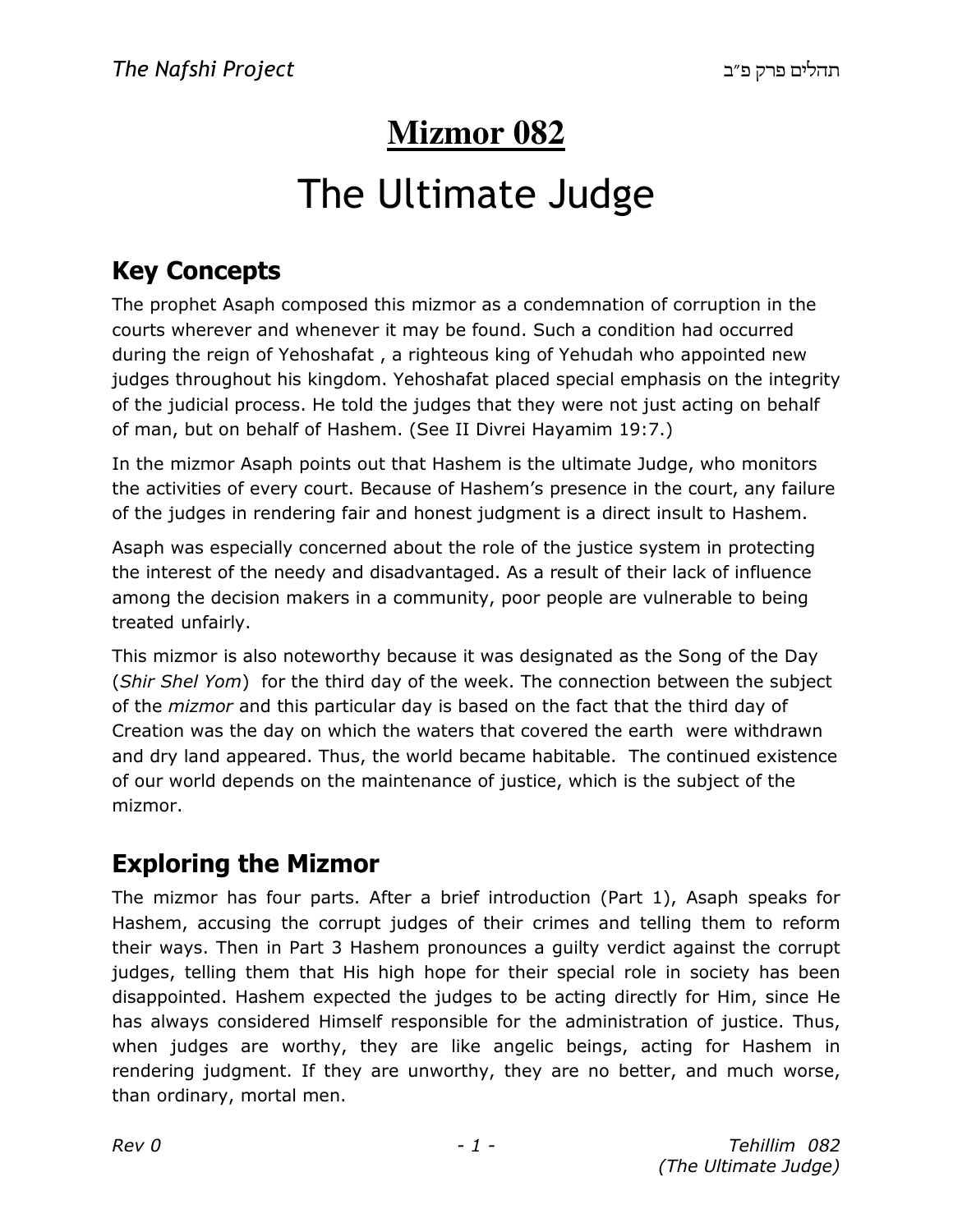In Part 4, Asaph concludes with a plea to Hasham to intervene in those cases where judges have acted corruptly and to rectify the situation so that true justice is restored.

#### **PART 1. INTRODUCTION.**

(א) מִזְמוֹר לְאֵסֵף אֱלֹקִים נְצַב בַּעֲדַת אֵל בִּקְרֶב אֱלֹהִים יְשָׁפֹּטִ: *(1) A mizmor by Asaph. G-d is present in every judicial assembly. He judges in the midst of the judges.*

**PART 2. THE INDICTMENT.** Hashem presents His case against the corrupt judges of the world:

(ב) עַד מַתַי תִּשְׁפָּטוּ עַוֶל וּפְנֵי רְשַׁעִים תִּשְׂאוּ סֶלַה: (ג) שְׁפָטוּ דַל וְיַתוֹם עַנִי וַרַשׁ ּהַצְדִּיקוּּ (ד) פַּלְטוּ דַל וְאֱבְיוֹן מִיַּד רְשַׁעִים הַצִּילוּ

*(2) How long will you judge lawlessly, and show favor to the wicked, Selah? (3) Provide justice for the impoverished and the orphan. Vindicate the poor and the indigent. (4) Save the impoverished and destitute and rescue them from the hand of the wicked.* 

**PART 3. THE VERDICT.** Hashem reflects upon the guilt of the judges. Because of their failure to adhere to the principles of justice, they are no longer to be treated as angelic beings and will be suibject to mortality of ordinary men.

*(5) They do not know nor do they understand. They walk in darkness, while all the foundations of the earth totter. (6) I had said "You are angelic. You are all sons of the Most High. (7) But you will die like like [ordinary mortal] man and you will fall like one of the princes."*

(ה) לא יַדעוּ ולא יַבִינוּ בַּחֲשֵׁכַּה יִתְהַלָּכוּ יִמּוֹטוּ כָּל מוֹסְדֵי אָרֵץ: (ו) אֲנִי אָמַרְתִּי אֱלֹהִים אֲתֵם וּבְנֵי עֱלִיוֹן כְּלִכֶם: (ז) אֲכֶן כְּאֲדַם תְּמוּתוּן וּכְאֲחַד הַשַּׂרִים תִּפּלוּ:

**PART 4. AN APPEAL FOR DIVINE INTERVENTION.** Asaph appeals to Hashem to take action against the corrupt judges.

ּוֹמַה אֱלֹהִים שַׁפְטַה הַאֲרֵץ כִּי אַתַּה תִנְחַל בְּכַל הַגּוֹיִם) (ח

*(8) Arise, O G-d, judge the earth, for it is Your heritage [to care] for the oppressed among all the nations*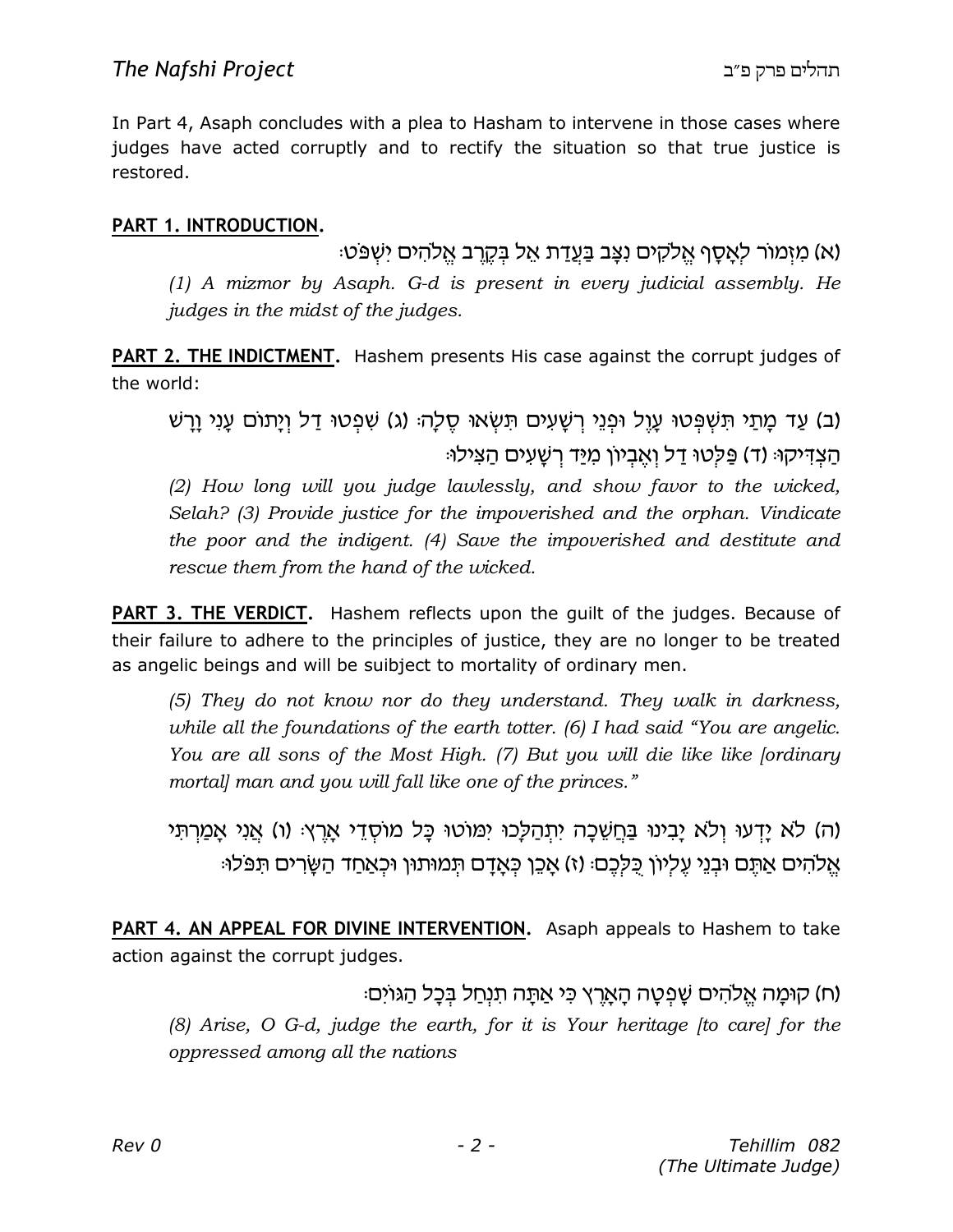### **Learning the Mizmor**

#### **PART 1. INTRODUCTION.**

א) מזִמוֹר לִאֲסָף ( אֵלקים נצָב בַּ<u>עֲד</u>ת קֵל בִקֱרֵב אֱלהים יִשְפּט

**A mizmor by Asaph** — **; -x -tk r«unz 
n**. **G-d is present in** every **judicial assembly**  $-$  **Mֵלֹקִים נִצָּב בַּעֲדַֿת אֵל. He stands** and judges **in the midst of** the **judges**. **vפֿט בּקרב אֱלהים יִשְׁפּט** to ascertain whether they are judging fairly.

#### **PART 2. THE INDICTMENT.**

# (ב) עַד מָתַי תּשִׁפְּטוּ עָוֵל  $\psi$ וּפְנֵי רְשַׁעִים תַּשָׂאוּ סֵלַה

G-d says to the judges: **How long will you judge lawlessly — עַד מָתַי תִּשְׁפְּטוּ k u-g and show favor to the** wealthy **wicked,** *Selah* — **v-k x Ut G 
T oh 
g -J r hb pU** to rule in their favor against the poor?

# (ג) שִׁפְטוּ דַל וְיַתוֹם ּעֲנִי וָרָשׁ הַצְדִּיקוּ

**Render justice for the impoverished and the orphan** — **o«u,-h u k s Uy p 
J** to help them get fair treatment in the courts. **Vindicate the poor and the indigent** — **h
b-g יָרָשׁ הַצְדִּיקוּ** even when they are up against the rich and powerful.

# ד) פּלְטוּ דַל וְאֵבִיוֹן) מיד רשעים הצילו

Go beyond the law to save the impoverished and destitute – מְלָטוּ דַל וְאֵבְיוֹן from their oppressors. **Rescue them from the hand of the** aggressive **wicked** — **מִיַּד רְשָׁעִים הַצִּילוֹ,** who use force of arms when they cannot succeed in court.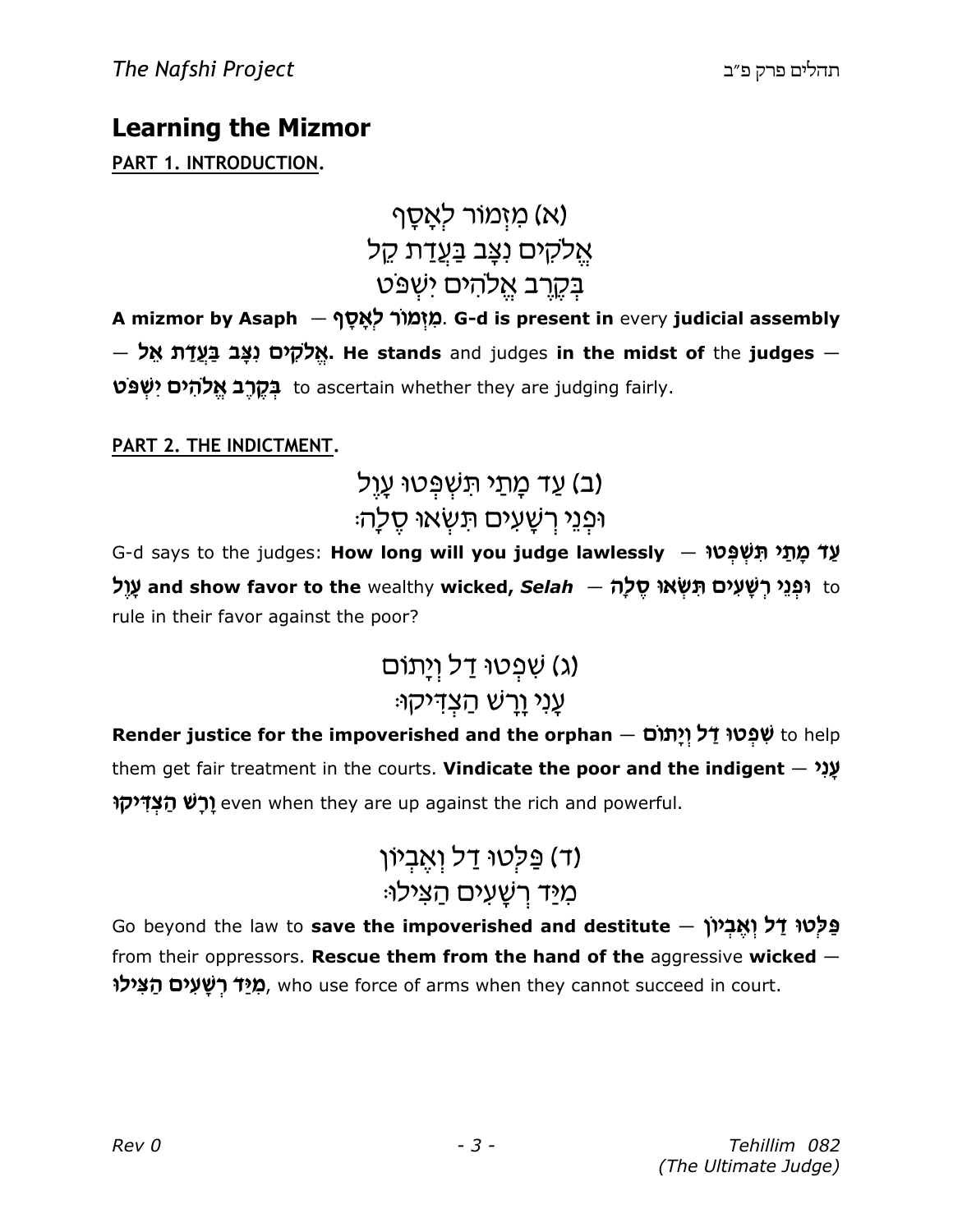#### **PART 3. THE VERDICT.**

## (ה) לא יַדְעוּ וְלֹא יַבִינוּ בַּחֲשֵׁכָה יִתְהַלַּכוּ ימוטו כַּל מוֹסְדֵי אֲרֵץ:

Hashem reflects upon the guilt of the judges: **They do not know** that there is a Judge above them **nor do they understand** the seriousness of their perversion of justice – לא יָ**דְעוּ וְלֹא יָבִינוּ. They walk in darkness** for their eyes have been blinded by graft — **Uf-K v ,
h v-f JjC, while all the foundations of the earth totter — יְמּוֹטוּ כָּל מוֹסְדֵי אָרֶץ. Their perversion of justice undermines the very** foundations of the earth.

# (ו) אַני אָמַרִתּי אֵלקים אַתֵּם וּבנֵי עֵלִיוֹן כֵּלְכֵם:

 ${\bf I}$  **had said** to them — אֲגַי אֲמַרְתָּי, "**You** were meant to be **angelic** in your moral rectitude — יִ**ּבְנֵי עֵלְיוֹן כְּלַכֵם, You are all sons of the Most High – נִ<b>בְנֵי עֵלְיוֹן כְּל**ָ for the office of judge is the calling closest to G-d. It is G-d's work that you do (*Devarim* 1:17), and so you could have been eligible for immortality."

### וז) אַכֵן כִּאָדָם תְּמוּתוּן) וּכְ<u>אַחַד הַש</u>ַּרים תּפּלוּ:

**But you will die like like** ordinary mortal **man — אֲכֵן כְּאָדָם תְּמוּתוּן f**or you view your office as a symbol of power**. And** so **you will fall** from your high position **like one of the** world's **princes — <b>הַשְּׂרִים תִּפּלוּ** who rule harshly, crushing and exploiting their subjects.

#### **PART 4. AN APPEAL FOR DIVINE INTERVENTION.**

# (ח) קוּמַה אֱלקים שַׁפְטַה הָאָרֶץ כִּי אֲתָה תִנְחַל בְּכָל הַגּוֹיִם:

Asaph appeals to Hashem to take action against the corrupt judges: **Arise, O G-d, iudge the earth — קױמָה אֱלֹקִים שָׁפְטָה הָאָרֶץ, for it is Your heritage** to care for for the oppressed among all the nations — ב*ִּי אֲתָּה תִּנְחַל בְּבָל הַגּוֹיִם.*